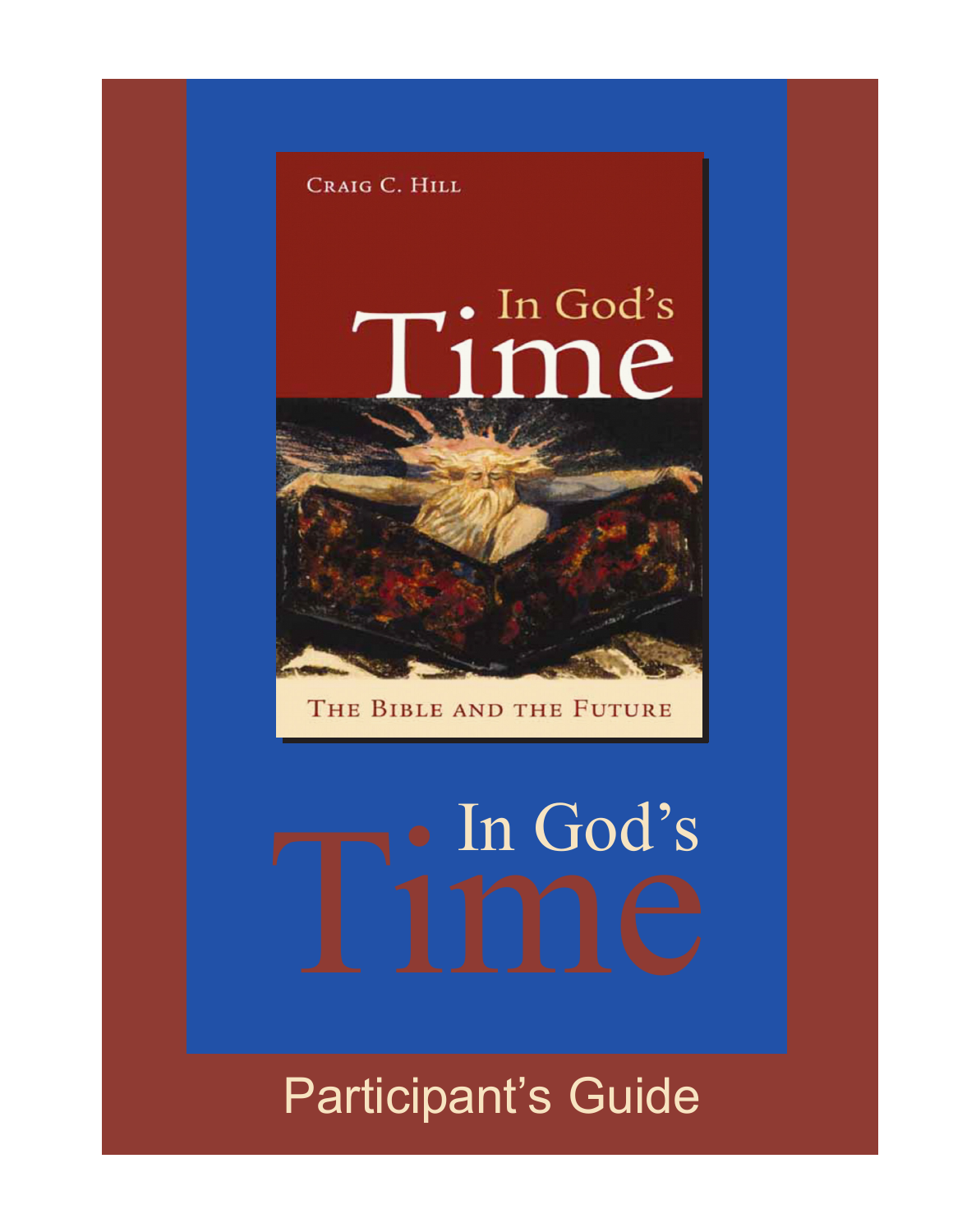# Tin God's

PARTICIPANT'S GUIDE

 Copyright 2005 WESLEY MINISTRY NETWORK Wesley Theological Seminary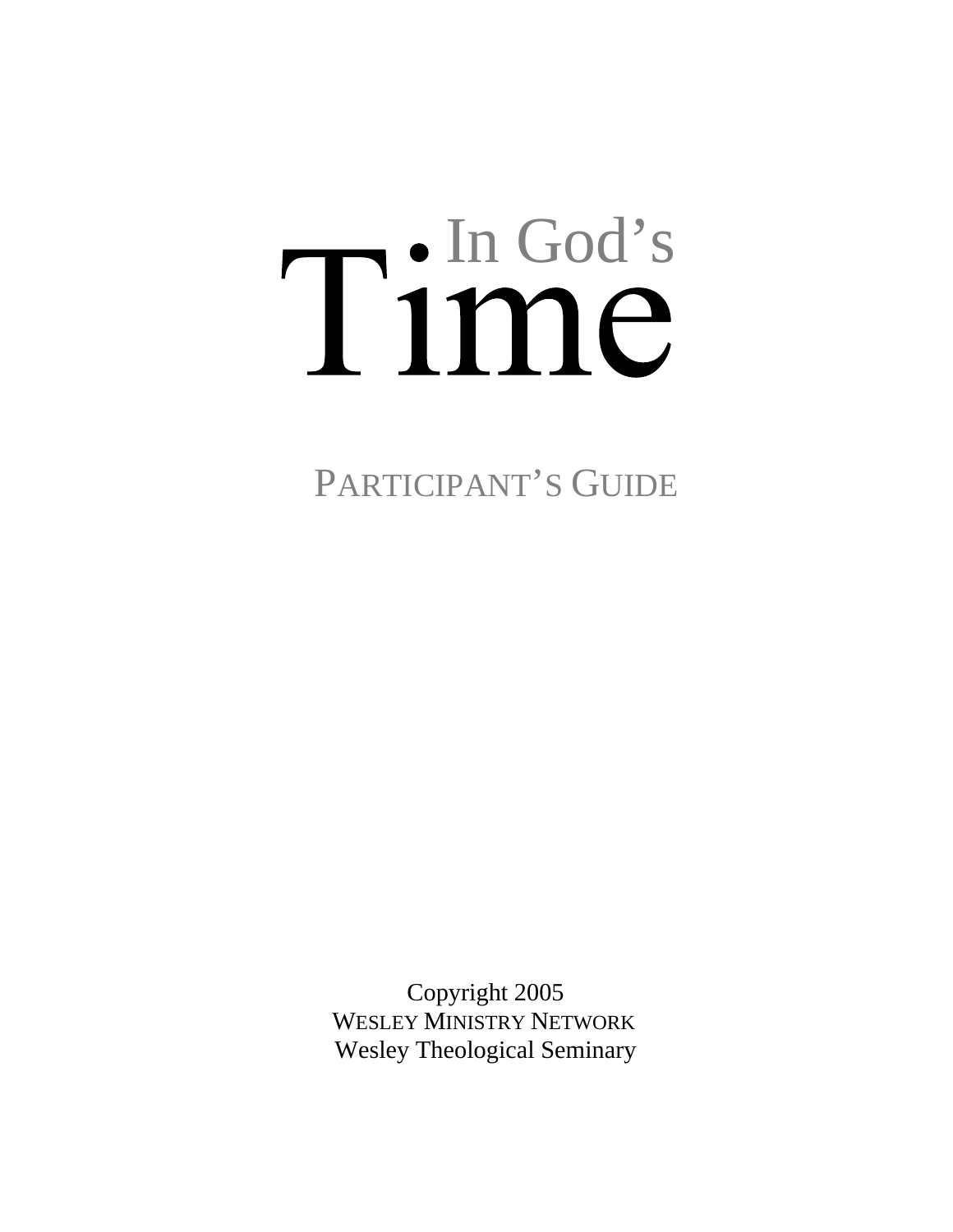This course is based on the book

*In God's Time: The Bible and the Future* 

by Craig C. Hill

Grand Rapids: Wm. B. Eerdmans Publishing Company, 2002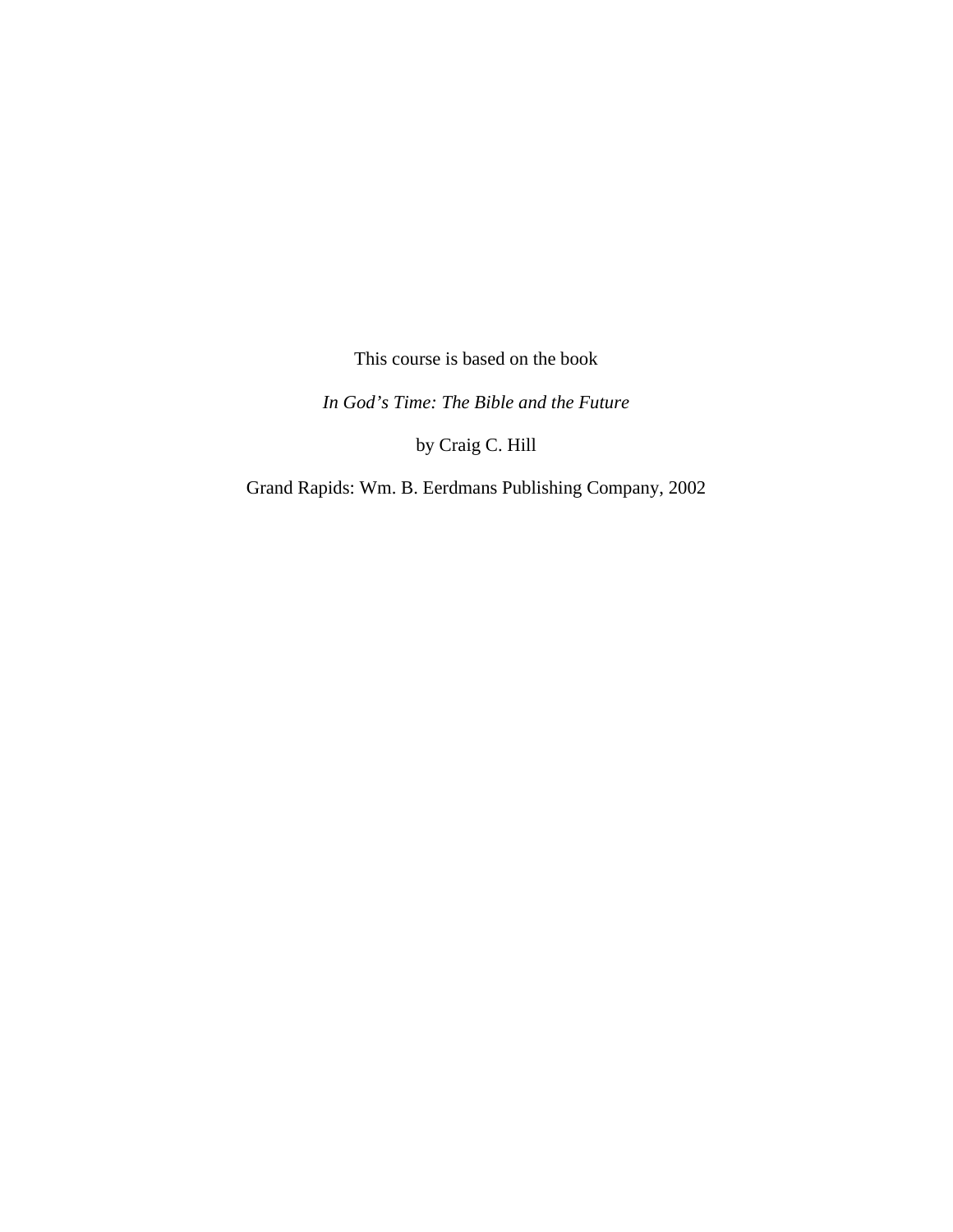# *Preparation for Session 1: Are We There Yet?*

# *Learning Objectives:*

*At the end of this session, students should be able to:* 

- Describe the present state of thinking in the church on the subject of the End Times.
- Define "eschatology."
- Explain and evaluate the statement, "Christianity is irreducibly eschatological."
- Explain the significance of Jesus' resurrection in Christian thinking.
- Identify and describe some of the challenges facing traditional Christian views of the future.

## *Connecting with Scripture:*

*Read the following passages and answer the question in the space provided.* 

- $\Box$  Isaiah 60:18-22
- $\Box$  Mark 1:14-15

Both of these passages deal with "God's time." Isaiah 60:18-22 looks forward to a future restoration of Israel, while Mark 1:14-15 says, "the time is fulfilled."

In the great scheme of God's work in creation and human history, what "time" is it now?

## *Study for this Session:*

Read Chapter 1 of *In God's Time*.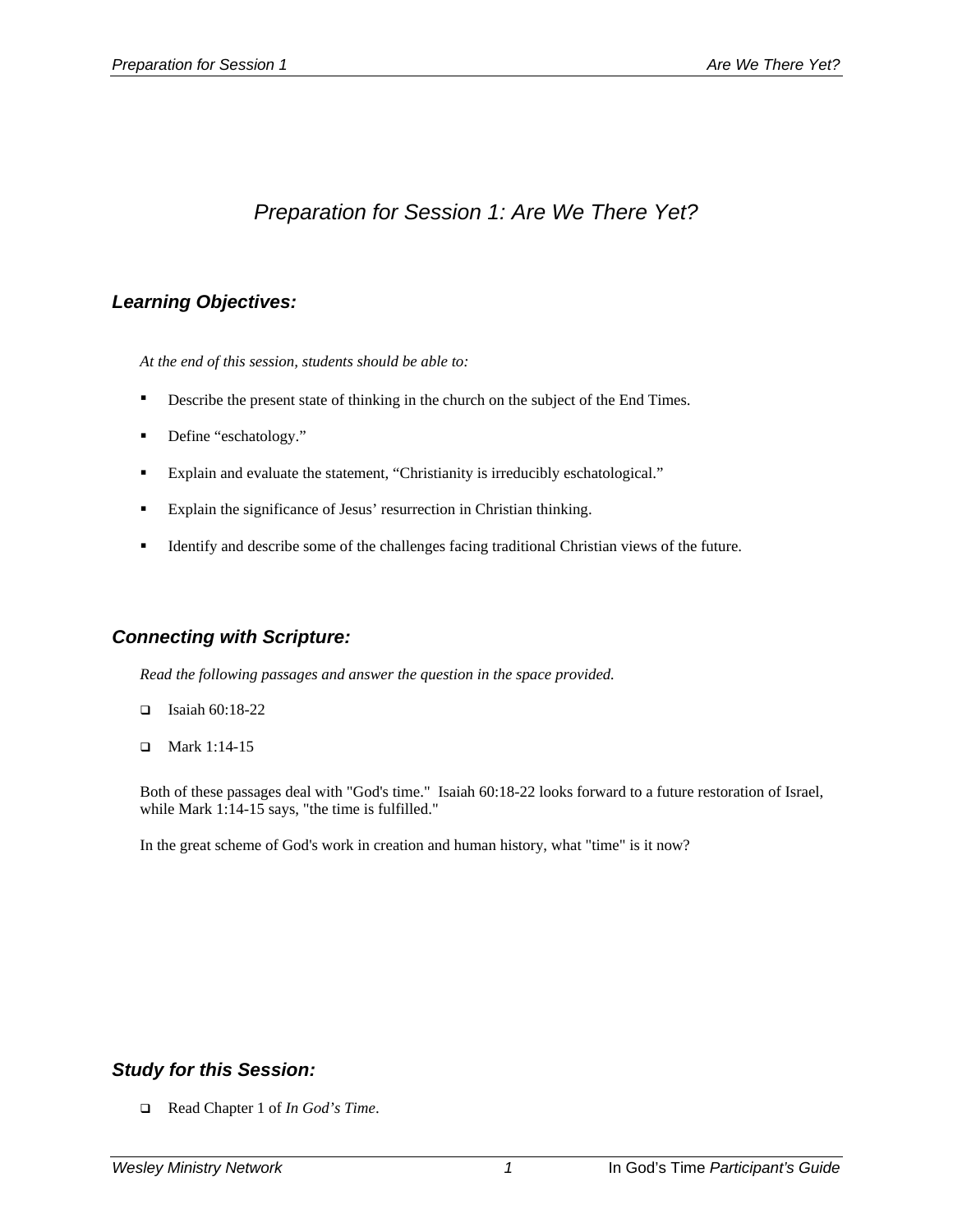# *Study Overview:*

.

This short chapter focuses on the meaning and importance of eschatology––the belief in God's final victory over evil, futility, and death. The chapter challenges both an uncritical embrace of eschatology on the part of some Christians and an overhasty divorce from it on the part of others.

It also highlights problems with traditional eschatologies, such as their view of time, cosmology, and creation. Modern Christians must face these issues squarely as they think about this vital subject.

*Eschatology – The study of the "Last Things," which may also be referred to as the "End Times" or the "Last Days."* 

*Eschatology is a response to the problem of evil. It is the claim that "God wins" in the end.* 

Interest in the End Times is at perhaps an all time high. Despite the record-breaking sales of Last Days books and merchandise, many Christians find the subject off-putting, confusing, or offensive.

Eschatology is at the heart of traditional Christian proclamation. The event that most shaped the early Church's beliefs of the future was the resurrection of Jesus, which they saw as proof of God's ultimate victory.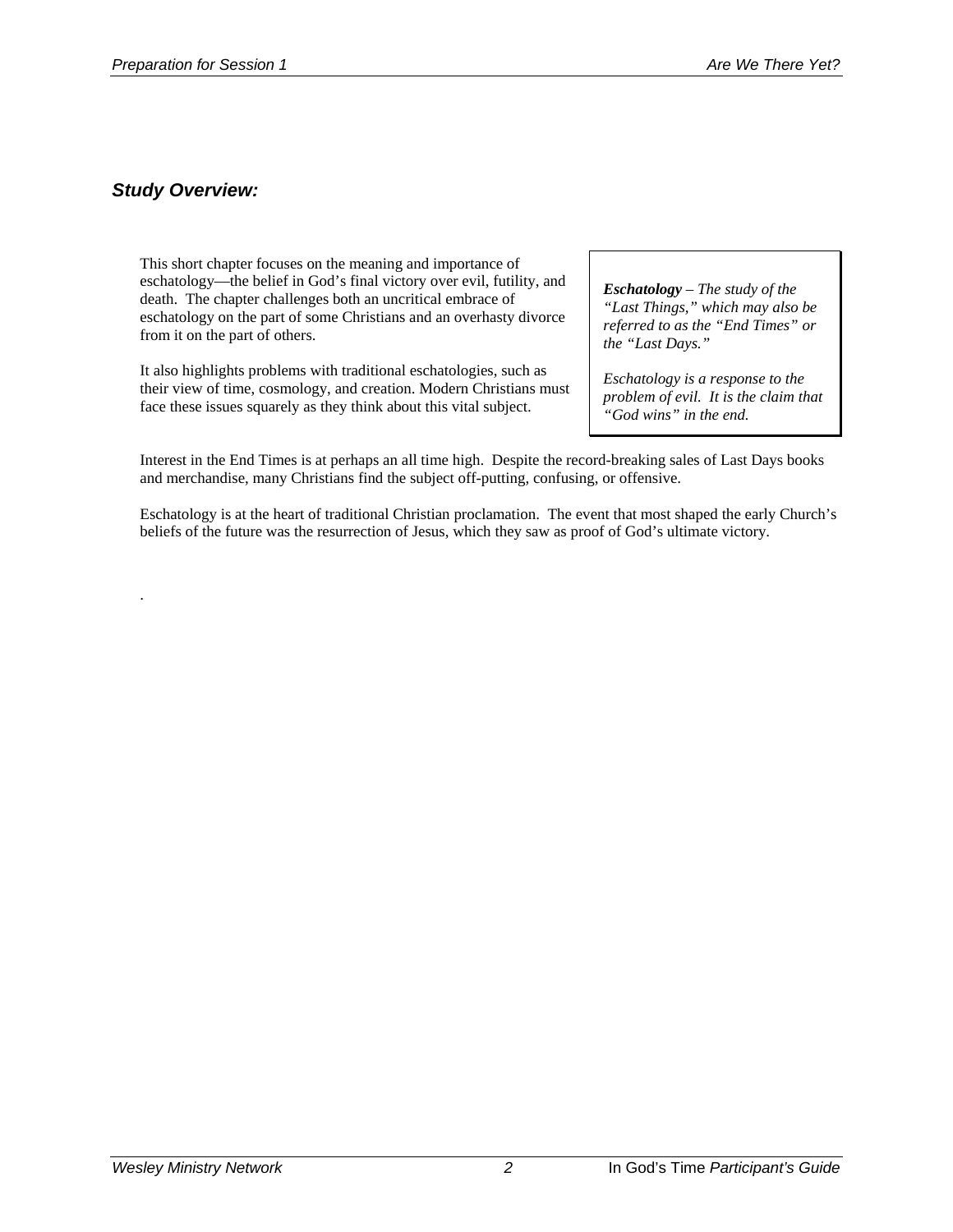# *Personal Reflection – Session 1: Are We There Yet?*

*As you reflect on the readings, consider the following questions and be prepared to share your thoughts during class.* 

- 1. In what ways have you already encountered the subject of the "Last Days"? What was your response?
- 2. How have your experiences encouraged or prevented you from believing that God is present and active in this world? Do you find it compelling to say that, in the end, "God wins"?
- 3. What about the subject "The Bible and the Future" do you find interesting? Challenging?
- 4. As you look toward the next decade, what are your images of future? Are they hopeful? Hopeless? Ambivalent?
- 5. What are your grounds for hope?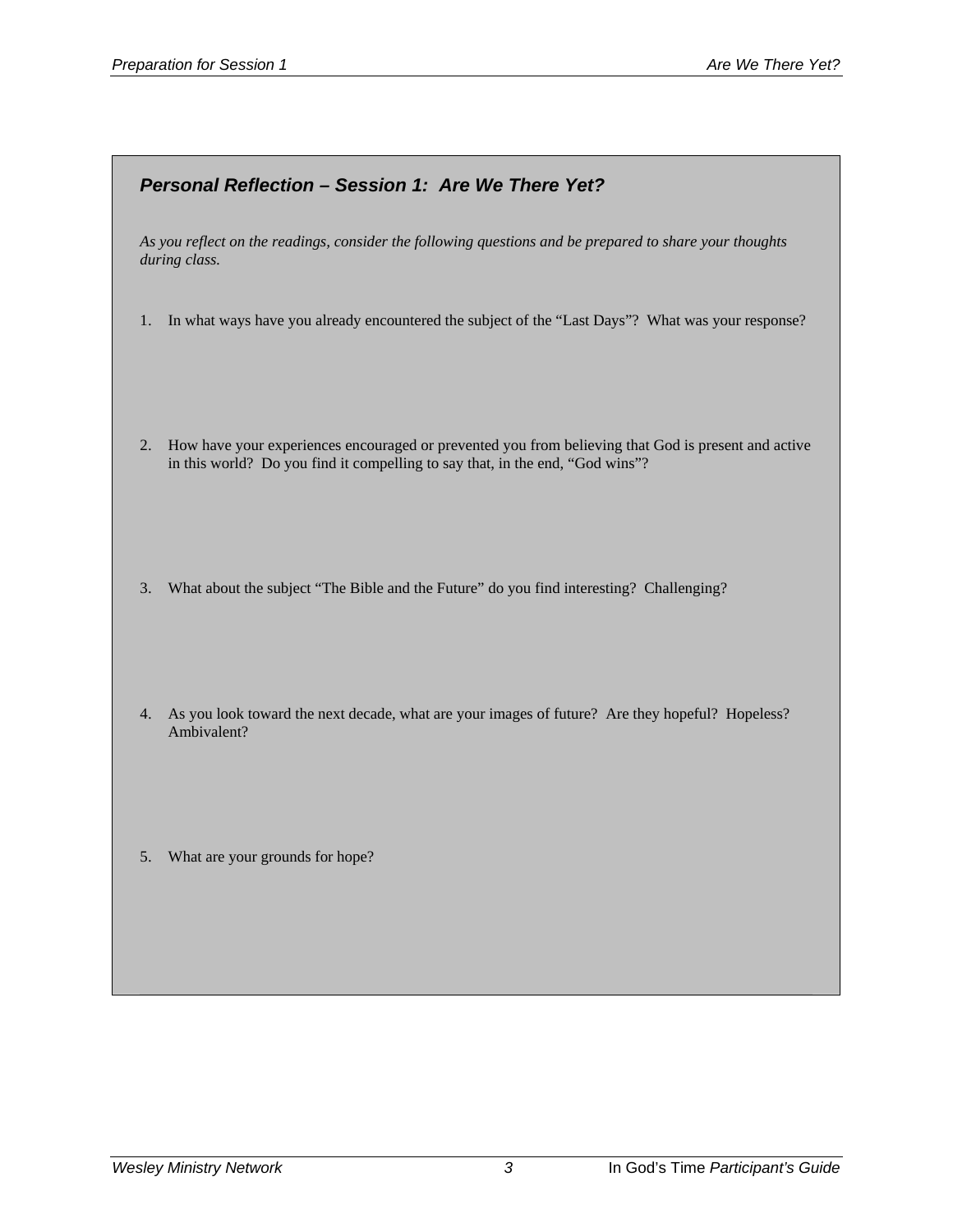# *Class Session 1: Are We There Yet?*

# *Opening Prayer*

O God, by whose command the order of time runs its course: Forgive, we pray thee, the impatience of our hearts; make perfect that which is lacking in our faith; and while we tarry the fulfillment of thy promises, grant us to have a good hope because of thy word; through Jesus Christ our Lord.

 $-$ Gregory of Nazianzen, 330-390 $^1$ 

# *Focusing*

*During this first class session, you will:* 

- Introduce yourself ;
- Describe the ways in which you have already encountered the subject of the End Times;
- Share with others what you expect to learn by the end of the course.

# *Video*

*As you watch the video, take notes to answer the following questions:* 

1. What is eschatology and why does it matter?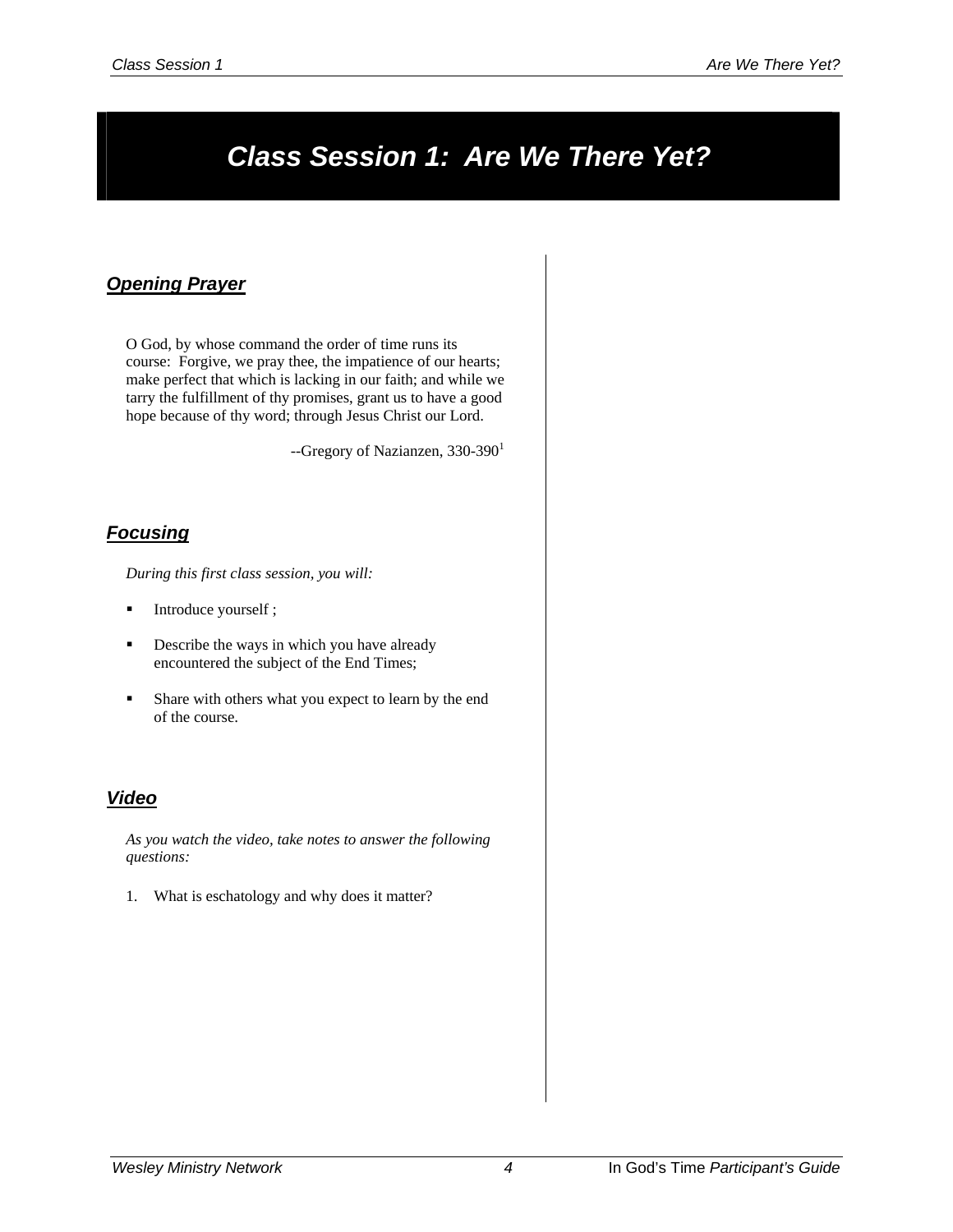# *Video (cont'd)*

- 2. Are some beliefs about the future essential to Christian faith? If so, which? Why these?
- 3. How is the book of Revelation like the book of Genesis?

# *Activity: Beginning the Journey at Home*

*For this activity, you will break into small groups and discuss the following questions:*

- 1. Do people in your church talk about the End Times? Why or why not?
- 2. What in your experience might make it difficult for you to believe the Bible's message of hope?
- 3. What in your experience might *encourage* you to believe the Bible's message of hope?

*Be prepared to share your group's thoughts with the rest of the class.*